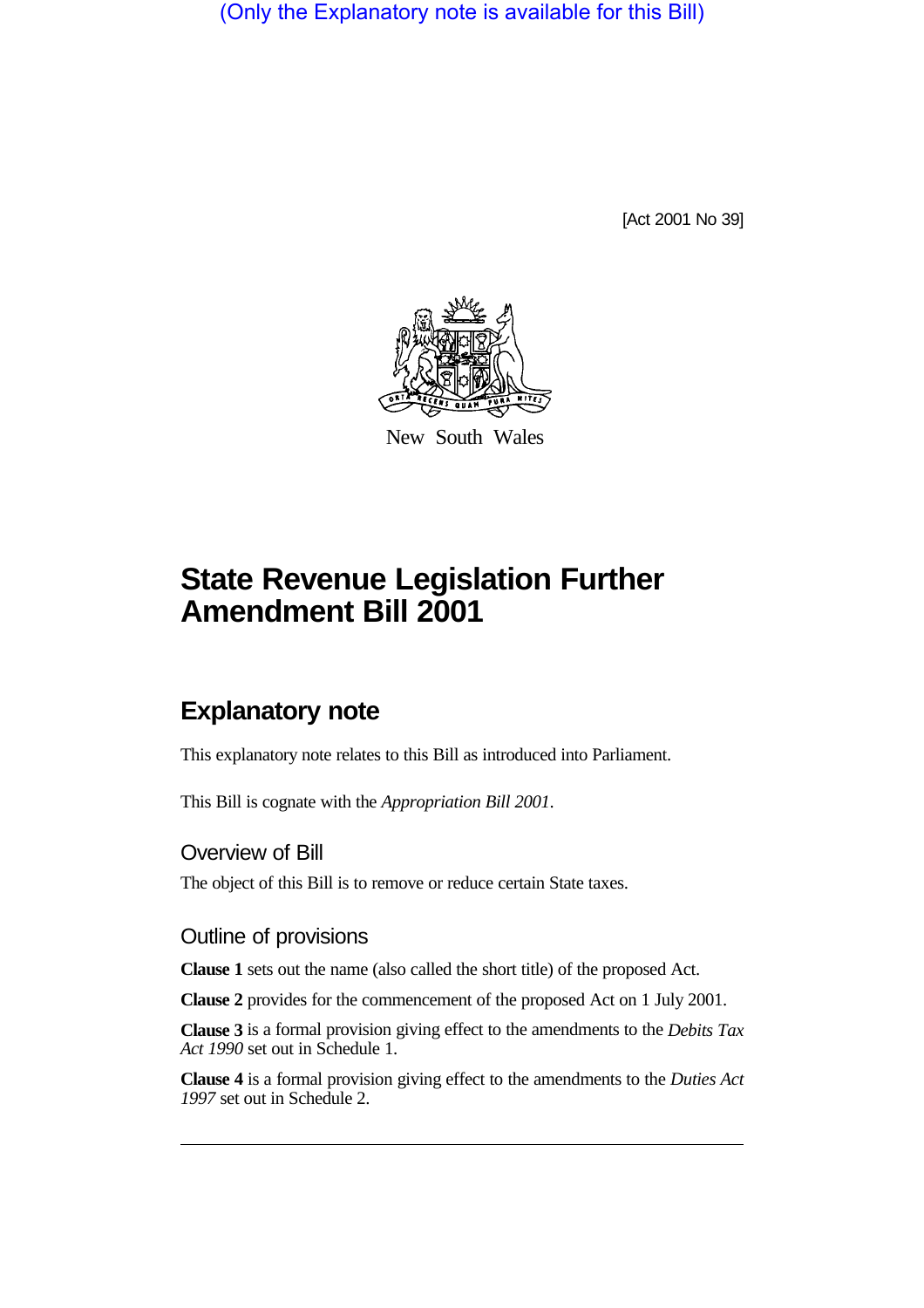State Revenue Legislation Further Amendment Bill 2001 [Act 2001 No 39]

Explanatory note

**Clause 5** is a formal provision giving effect to the amendments to the *Electricity Supply Act 1995* set out in Schedule 3.

### **Schedule 1 Amendment of Debits Tax Act 1990**

**Schedule 1** amends the *Debits Tax Act 1990* to enable the Governor, by proclamation, to appoint a day for the abolition of tax under that Act, and to remove, as a consequence, certain obligations currently imposed under that Act. Contingent on arrangements to be made by the Commonwealth, it is anticipated that debits tax will be abolished on 1 January 2002.

### **Schedule 2 Amendment of Duties Act 1997**

#### **Instruments relating to superannuation**

**Schedule 2 [1]** and **[2]** abolish, with effect from 1 July 2001, the duty of \$20 payable on the instruments specified in section 60 of the Act relating to superannuation funds, approved deposit funds, pooled superannuation trusts and eligible rollover funds.

#### **Lease instruments**

**Schedule 2 [3]**, **[4]** and **[7]** remove franchise arrangements from the lease duty base with effect from 1 July 2001.

**Schedule 2 [5]** and **[6]** increase the tax-free threshold for a lease that is determined according to the total cost of the lease from \$3,000 (or \$3,000 per year) to \$20,000 (or \$20,000 per year), with effect from 1 July 2001.

### **Hire of goods**

**Schedule 2 [8]**–**[12]** increase the tax-free threshold for the hire of goods that is determined according to hiring charges received from ordinary hires that are not special hiring arrangements from \$6,000 per month to \$14,000 per month, with effect from 1 July 2001.